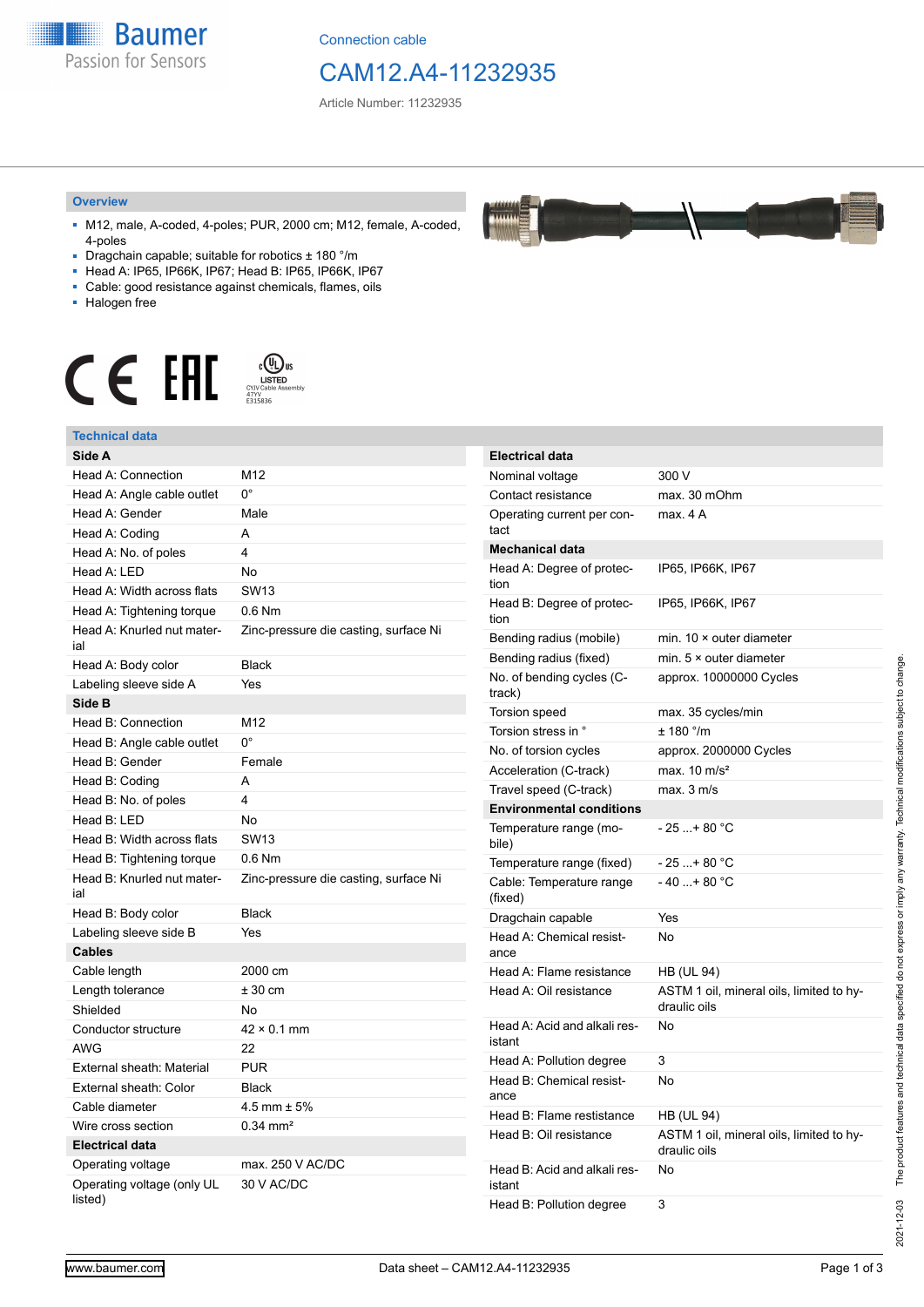

Connection cable

# CAM12.A4-11232935

Article Number: 11232935

#### **Technical data**

**Technical drawing**

**Side A**

### **Environmental conditions**

Cable: Chemical resistance Good (DIN EN 60811-404)

Cable: Flame resistance Conform UL 1581 §1090 (H); CSA FT2; IEC 60332-2-2

### **Environmental conditions**

Cable: Silicone-free Yes

Cable: Oil resistance Good (DIN EN 60811-404)

## **Side B**

### **Technical drawing**





#### **Coding Coding**